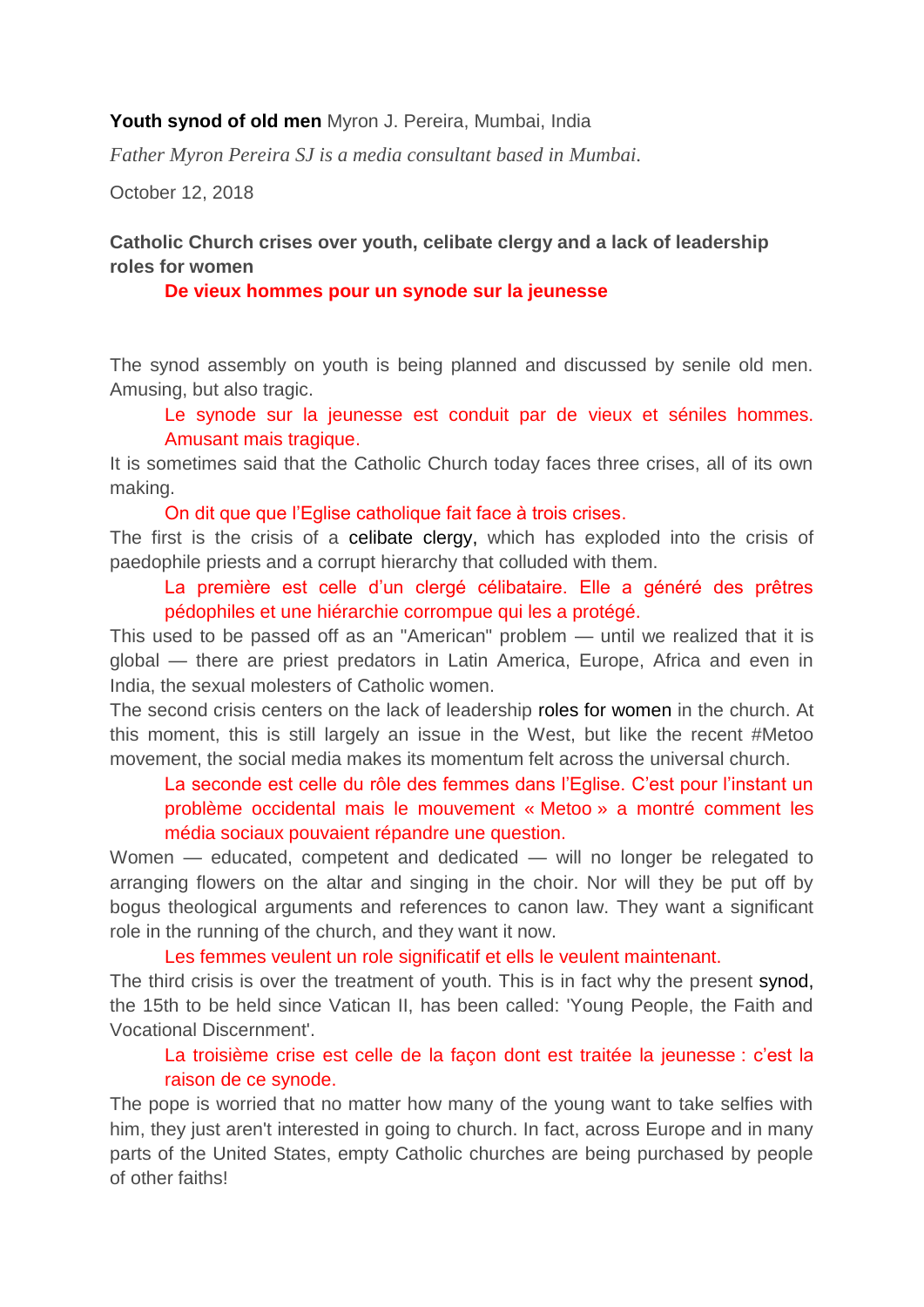## En Europe et aux USA les églises se vident et les jeunes ne sont pas intéressés à les remplir.

So, the Oct. 3-25 synod is a three-week deliberation on what young people want of the church. Note, however, that the entire deliberations will be held by senile men, aged 55 or older.

Toutes les délibérations du synode seront conduits par des hommes de 55 ans ou plus.

Nonetheless, Pope Francis has named some 30 women and several young adults as "collaborators" and "observers" to the synod. They will join the discussions, but will not have a vote on the final proposals given to the pope.

Même si le pape a nommé 30 femmes et de jeunes adultes en tant qu'observateurs ils n'auront aucun rôle dans la rédaction des propositions remises au pape.

So, the first thing bishops need to admit is that they don't know how to evangelize their contemporaries.

The second thing they must do is to listen to people, listen to youth — especially the youth that does not go to church.

Les évêques doivent admettre qu'ils ne savent pas évangéliser leurs contemporains et qu'ils doivent écouter les jeunes, spécialement ceux qui ne vont pas à l'église.

What in fact, do young people want?

Many say that they don't want religion; they want spirituality. This is more than just a question of semantics. Religion is understood as the set of all cultic practices, ethical codes and creedal definitions that religious leaders enforce upon their members, usually under threat.

Les jeunes ne veulent pas de religion, celle que l'on impose. Ils veulent de la spiritualité c'est à dire une expérience qui libère, une attitude et une discipline intérieures.

'Spirituality' by contrast, is seen as a more liberating experience. It refers to an attitude, an interior discipline which is open, all-embracing and all-nurturing.

Young people are attracted to Eastern spiritualties such as yoga, Zen, Dao; and now increasingly to a 'whole earth' spirituality that inculcates a disposition of conservation, austerity and stewardship.

Take the most critical issue for young people in India today: the unemployment problem. Young men and women are angry that they cannot get the job they want, and therefore feel they have no future. What does the church say to young people like these?

### Que dit l'Eglise aux jeunes indiens qui pensent ne pas avoir de futur ?

The Catholic faith as it has developed in these last decades is seen as a system of moral control, and little else. It wants obedience to doctrine. But it offers no new and creative ways of being, of relating. Sad, but true.

La religion catholique est reçue comme un système de control moral et doctrinaire. Elle n'offre pas de perspective. Triste mais vrai.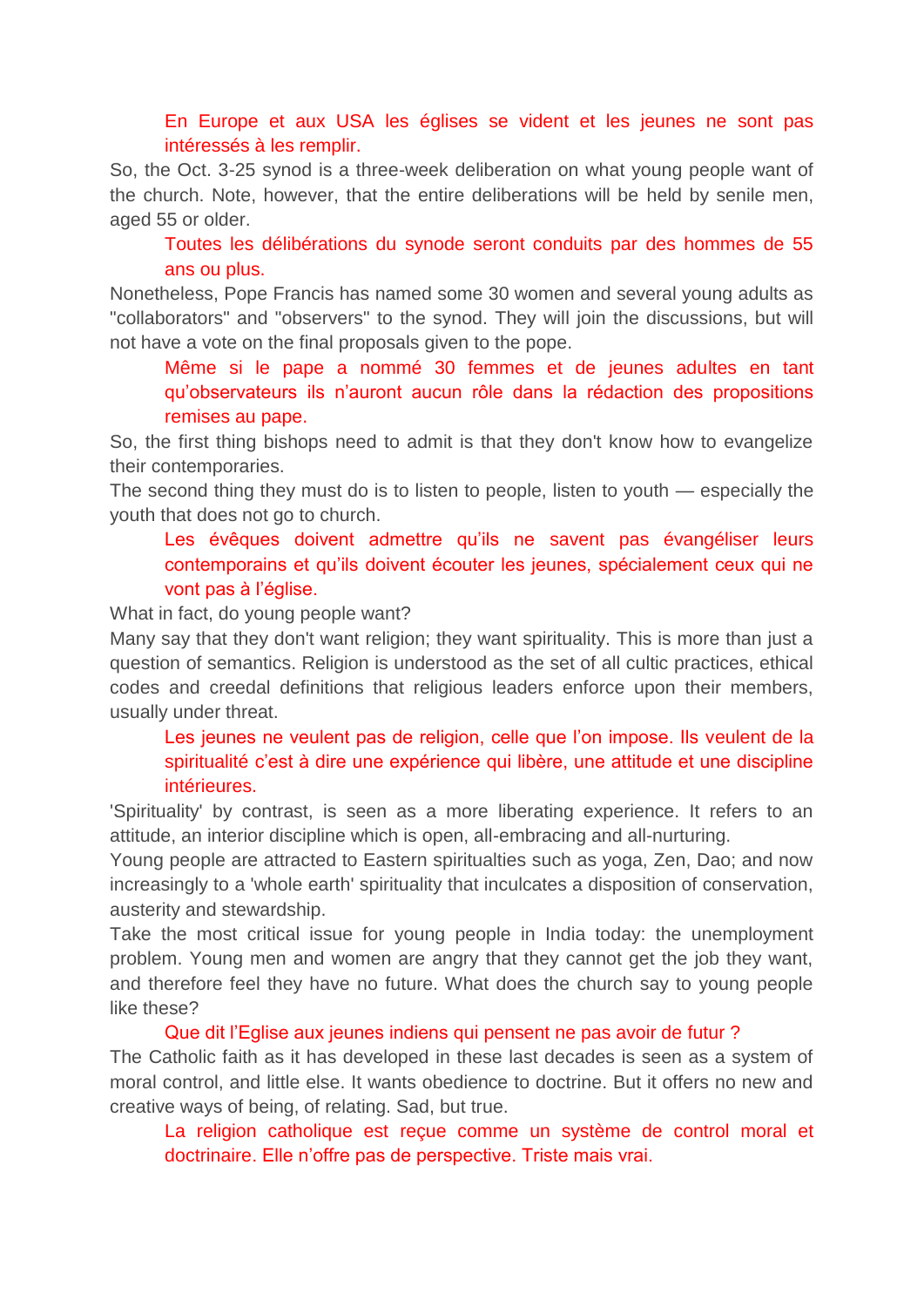Yet another hunger among young people today is for community, fellowship and bonding. The church does encourage community — but of a stratified, segmented kind. Each member in the church has prescribed roles and functions (with priests being always at the top), and they are all deemed to be "God-given".

Si l'Eglise encourage la vie communautaire elle le fait de manière hiérarchique avec des prêtres toujours au sommet.

But why can't women aspire to priesthood, ask young people? And why is the Catholic Church so dead against a married clergy?

## Pourquoi les femmes ne peuvent-elles pas devenir prêtres et pourquoi l'Eglise refuse un clergé marié ?

Years ago, Pope St. John Paul II coined the term "the new evangelization", and Pope Benedict XVI followed him. It was a belated recognition that the world had changed and that the older forms of proclaiming the Gospel no longer held. Unfortunately, all that came out of the new evangelization was the Catechism of the Catholic Church, and nothing much beyond.

Tout ce qui est venu de la "nouvelle évangélisation" est le catéchisme de l'Eglise catholique et rien d'autre.

But no one was ever evangelized by a textbook. It is people, individuals, who proclaim the Gospel.

#### On n'évangélise pas avec un bouquin.

It was left to Pope Francis to show by word and example that the core of the new evangelization is compassion and mercy. And by his actions — kissing the feet of women prisoners, embracing disfigured men, letting little children run around him he created a new image of the church, of the Gospel.

What are the major issues which grip young people today? Persistent injustice. Growing inequality. Inter-faith issues, especially regarding marriage and religious tolerance. Working for reconciliation among those who have a history of violence. And almost everywhere, care of the environment has emerged as a major challenge to young and old alike.

Quels sont les principaux problems des jeunes ? L'injustice, les inégalités, les problèmes inter-religieux, l'environnment…

As all psychologists know, a crisis ('judgment' in Greek) is both a disaster and an opportunity. The 'old way' of doing things has collapsed.

Une crise (jugement en grec) est une catastrophe et une opportunité.

One realizes that one can't continue in the same manner any longer. So, a crisis is a time of great vulnerability. The church can be hurt and hurt badly. But a crisis is also an opportunity. Can one seize the moment to do things differently, and not just survive but prevail? A crisis can also become a time of growth into something new and beautiful.

C'est un temps de grande vulnérabilité mais où il devient possible de faire les choses autrement, un temps de croissance dans le neuf et le beau.

The three crises in the modern church have the capacity to re-make it in the likeness of the Gospels. May the synod (another Greek word, meaning "walking together") lead us together to where God wishes us to be.